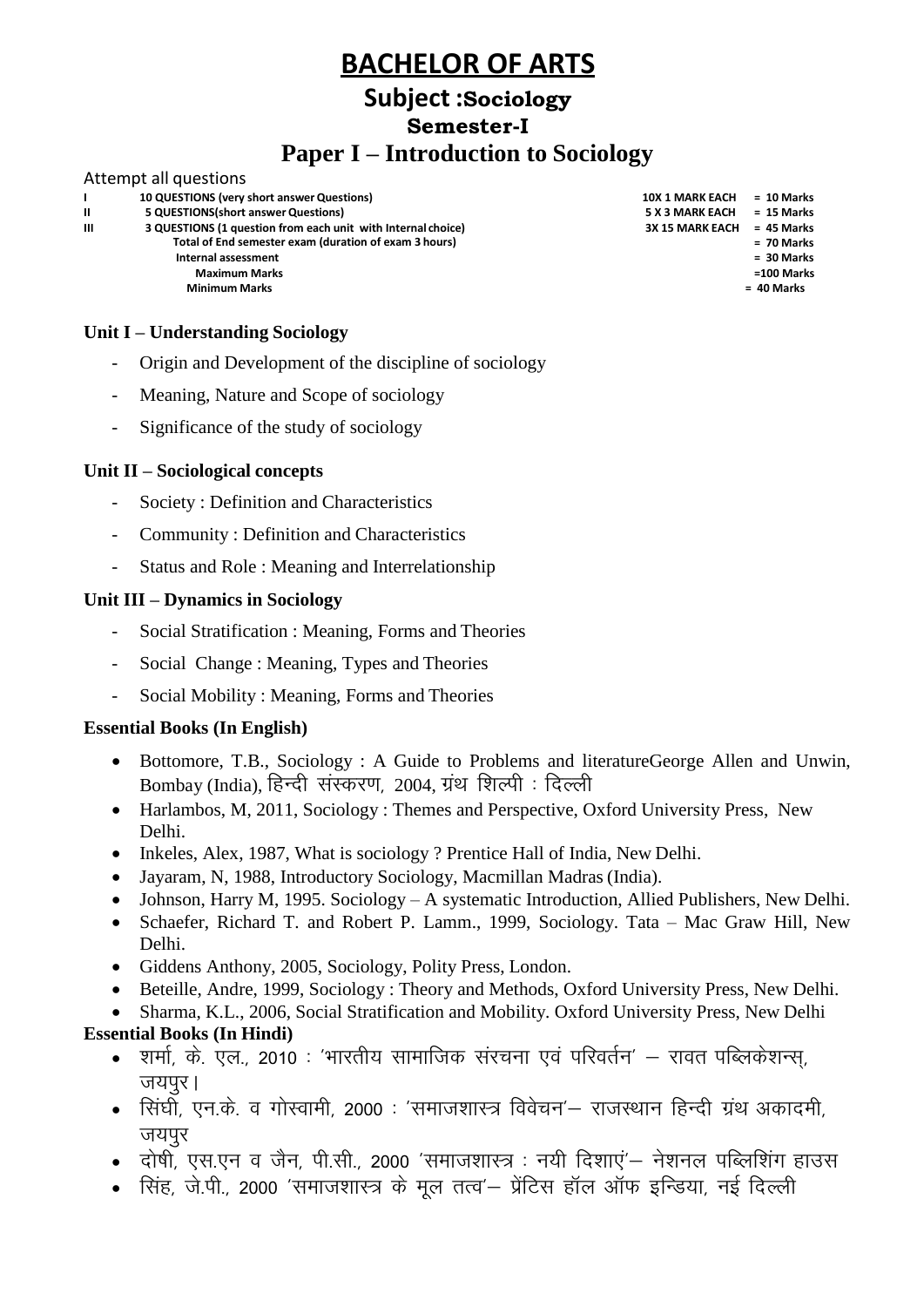### **Subject :Sociology Semester-I**

### **Paper II – Indian Society**

#### Attempt all questions **I II 10 QUESTIONS (very short answerQuestions) 5 QUESTIONS(short answer Questions) 10X 1 MARK EACH = 10 Marks 5 X 3 MARK EACH = 15 Marks III 3 QUESTIONS (1 question from each unit with Internal choice) Total of End semester exam (duration of exam 3 hours) Internal assessment 3X 15 MARK EACH = 45 Marks = 70 Marks = 30 Marks Maximum Marks Minimum Marks =100 Marks = 40 Marks**

#### **Unit I – Sociological Understanding of Indian Society**

- The textual view and field view of Indian Society
- The ideas of G.S. Ghurye : Caste, Class
- The ideas of M.N. Srinivas : Sanskritization and Westernization

#### **Unit II – Basic Institutions of Indian Society**

- Family : Meaning, Types and Changes
- Marriage : Hindu, Muslim, Christian
- Kinship : Meaning, Types and Categories

#### **Unit III – Challenges before Indian Society**

- Corruption : Meaning and Types
- Crime : Meaning and Types
- Unemployment : Meaning and Types

#### **Essential Books (In English)**

- Dube, S.C., 1958. India's Changing Villages, Routledge and Kegan Paul, London.
- Karve, Irawati, 1961. Hindu Society : An Interpretation, Deccan College, Poona.
- Lannoy, Richard, 1971. The Speaking Tree : A Study of Indian Society and Culture, Oxford University Press, Delhi.
- Mandelbaum, D.G., 1970. Society in India, Popular Prakashan, Bombay.
- Srivnivas,M.N., 1980. India : Social Structure,Hindustan Publishing Corporation, New Delhi.
- Srinivas, M.N., 1963. Social Change in Modern India, University of California Press, California.
- Singh, Yogendra, 1973. Modernization of Indian Tradition, Thomson Press, Delhi.
- Uberoi, Patricia, 1993. Family, Kinship and Marriage in India, Oxford University Press, New Delhi.
- Gisbert, P, 1973. Fundamentals of Sociology, Orient Longman, Hyderabad.
- Kumar, A, 2002. Structure of Society, Anmol Publication, New Delhi.

- आहूजा, राम, 2008. 'भारतीय समाज'— रावत पब्लिकेशन्स, जयपूर
- आहूजा, राम, 2002. 'सामाजिक समस्याऍ'– रावत पब्लिकेशन्स, जयपुर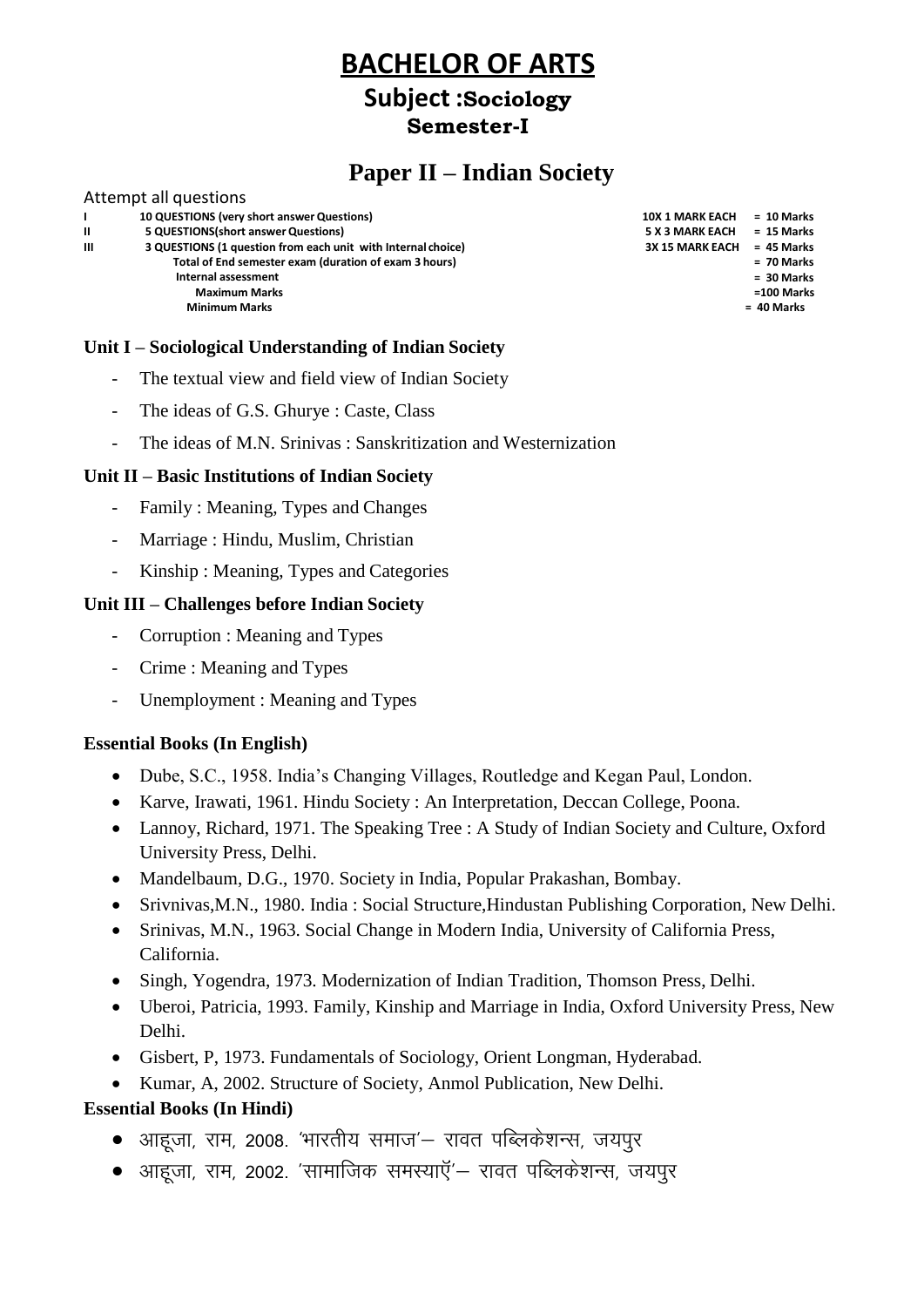### **Subject :Sociology Semester-II**

### **Paper I – Basic Concepts In Sociology**

#### Attempt all questions

|   | 10 QUESTIONS (very short answer Questions)                   | <b>10X 1 MARK EACH</b> | $= 10$ Marks |
|---|--------------------------------------------------------------|------------------------|--------------|
| Ш | 5 QUESTIONS (short answer Questions)                         | <b>5 X 3 MARK EACH</b> | $= 15$ Marks |
| ш | 3 QUESTIONS (1 question from each unit with Internal choice) | <b>3X 15 MARK EACH</b> | $= 45$ Marks |
|   | Total of End semester exam (duration of exam 3 hours)        |                        | $= 70$ Marks |
|   | Internal assessment                                          |                        | $= 30$ Marks |
|   | <b>Maximum Marks</b>                                         |                        | =100 Marks   |
|   | <b>Minimum Marks</b>                                         |                        | = 40 Marks   |
|   |                                                              |                        |              |
|   |                                                              |                        |              |

#### **Unit I – Basic Concepts**

- Social Group : Meaning and Types
- Social Structure and Social System : Meaning, Characteristics and Calssification
- Social Action : Meaning and Views of Max Weber and Talcott Parsons

#### **Unit II – Social Patterns**

- Social Norms: Meaning, Characteristics and Types
- Social Values : Meaning and Characteristics
- Social Processes : Associative and Dissociative

#### **Unit III – Dynamics in Sociology**

- Socialization : Meaning, Stages and Theories
- Social Control : Meaning, Forms and Agencies
- Culture : Definition and Components

#### **Essential Books (In English)**

- Bottomore, T.B., Sociology : A Guide to Problems and literature George Allen and Unwin, Bombay (India), हिन्दी संस्करण, 2004, ग्रंथ शिल्पी : दिल्ली
- Harlambos, M, 2011, Sociology : Themes and Perspective, Oxford University Press, New Delhi.
- Inkeles, Alex, 1987, What is sociology ? Prentice Hall of India, New Delhi.
- Jayaram, N, 1988, Introductory Sociology, Macmillan Madras(India).
- Johnson, Harry M, 1995. Sociology A systematic Introduction, Allied Publishers, New Delhi.
- Schaefer, Richard T. and Robert P. Lamm., 1999, Sociology. Tata Mac Graw Hill, New Delhi.
- Giddens Anthony, 2005, Sociology, Polity Press, London.
- Beteille, Andre, 1999, Sociology : Theory and Methods, Oxford University Press, New Delhi.
- Sharma, K.L., 2006, Social Stratification and Mobility. Oxford University Press, New Delhi
- Rawat, H.K., 2012, Sociology Basic Concepts, Rawat Publications, Jaipur.

- शर्मा, के. एल., 2010 : 'भारतीय सामाजिक संरचना एवं परिवर्तन' रावत पब्लिकेशन्स, जयपुर
- सिंघी, एन.के. व गोस्वामी, 2000 : 'समाजशास्त्र विवेचन'– राजस्थान हिन्दी ग्रंथ अकादमी, जयपर
- िसिंघी, एन.के., 2006 ' समाजशास्त्रीय सिद्धांत'— रावत पब्लिकेशन्स, जयपूर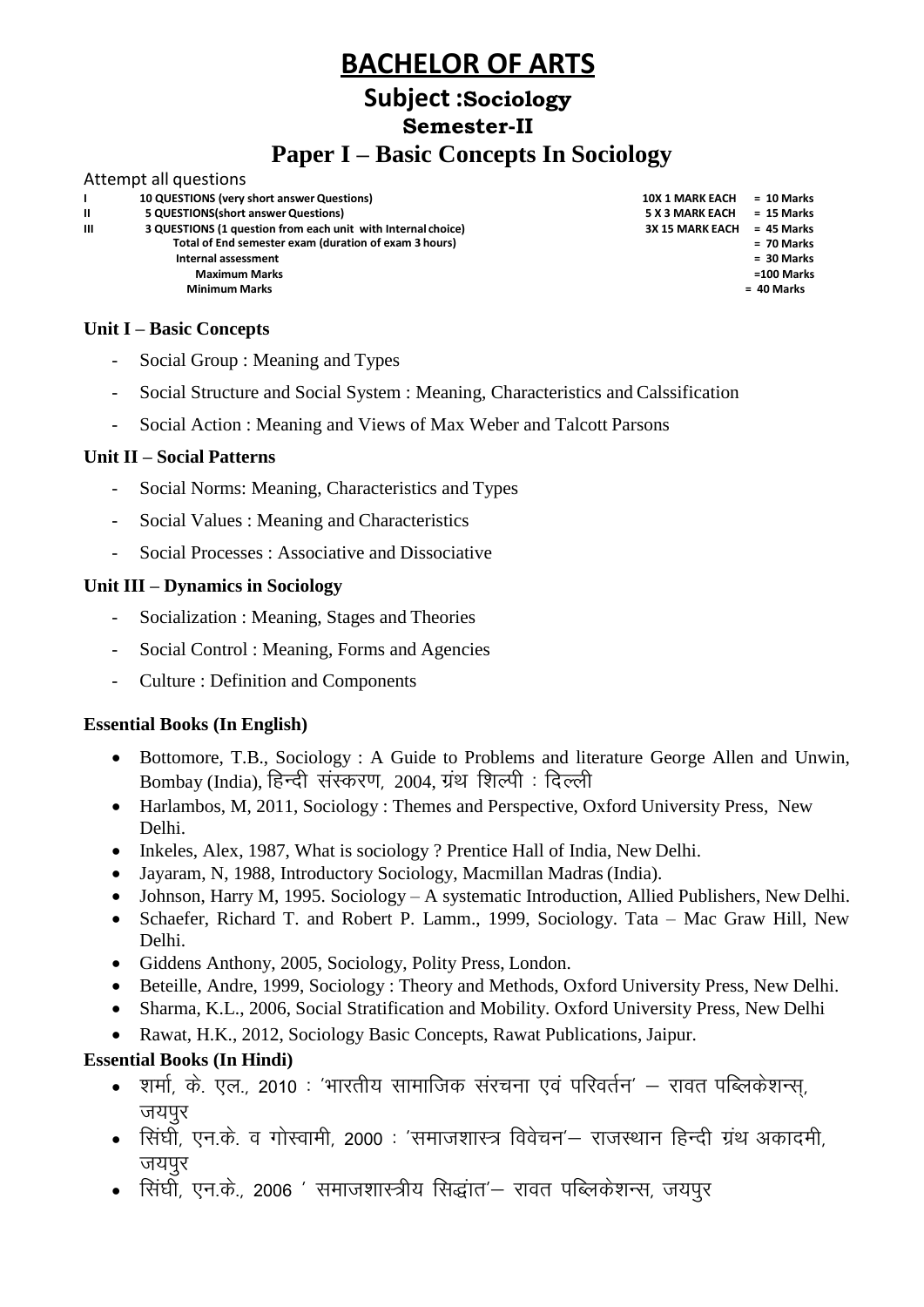### **Subject :Sociology**

### **Semester-II**

### **Paper II – Society In India : Issues and Problems**

#### Attempt all questions **I II 10 QUESTIONS (very short answerQuestions) 5 QUESTIONS(short answer Questions) III 3 QUESTIONS (1 question from each unit with Internal choice) Total of End semester exam (duration of exam 3 hours) Internal assessment Maximum Marks Minimum Marks**

### **Unit I – Structural**

- Inequality of Caste, Gender and Class
- Communalism and Inter Religious Tensions
- Ethnic and Regional Identities, Minorities, Backward Classes and Dalits

#### **Unit II – Familial**

- Dowry, Domestic Violence and Sex Rates
- Intra and Intergenerational Conflict
- Ageing Problems

#### **Unit III – Disorganisational**

- Crime and Delinquency
- White Collar Crime
- Changing Profile of Crime and Criminals

#### **Essential Books (In English)**

- Beteille, Andre, 1974. Social Inequality, New Delhi.
- Beteille, Andre, 1992. Backward Classes in Contemporary India, Oxford University Press. New Delhi.
- Berreman, G.D. 1979 Caste and Other inequalities : In Inequality, Folklore Institute. Meerut.
- Kothari, Rajani (Ed.) 1978. Caste in Indian Politics.
- Lewis, Oscar, 1966. Culture of Poverty, Scientific American Vol. II & V., No. 4 pp. 10-25
- Madan, T.N. 1991. Religion in India.Oxford University Press. New Delhi.
- Ministry of Home Affairs, 1998. Crime in India, Government of India. New Delhi.
- Sharma, S.L. 1997. Towards Sustainable Development in India, In S.R. Mehta (Ed.), Population, Poverty and Sustainable Development, Rawat Publications, Jaipur.

#### **Essential Books (In Hindi)**

• आहूजा, राम, 2002. 'सामाजिक समस्याऍ'— रावत पब्लिकेशन्स, जयपूर

**10X 1 MARK EACH = 10 Marks 5 X 3 MARK EACH = 15 Marks 3X 15 MARK EACH = 45 Marks = 70 Marks = 30 Marks =100 Marks = 40 Marks**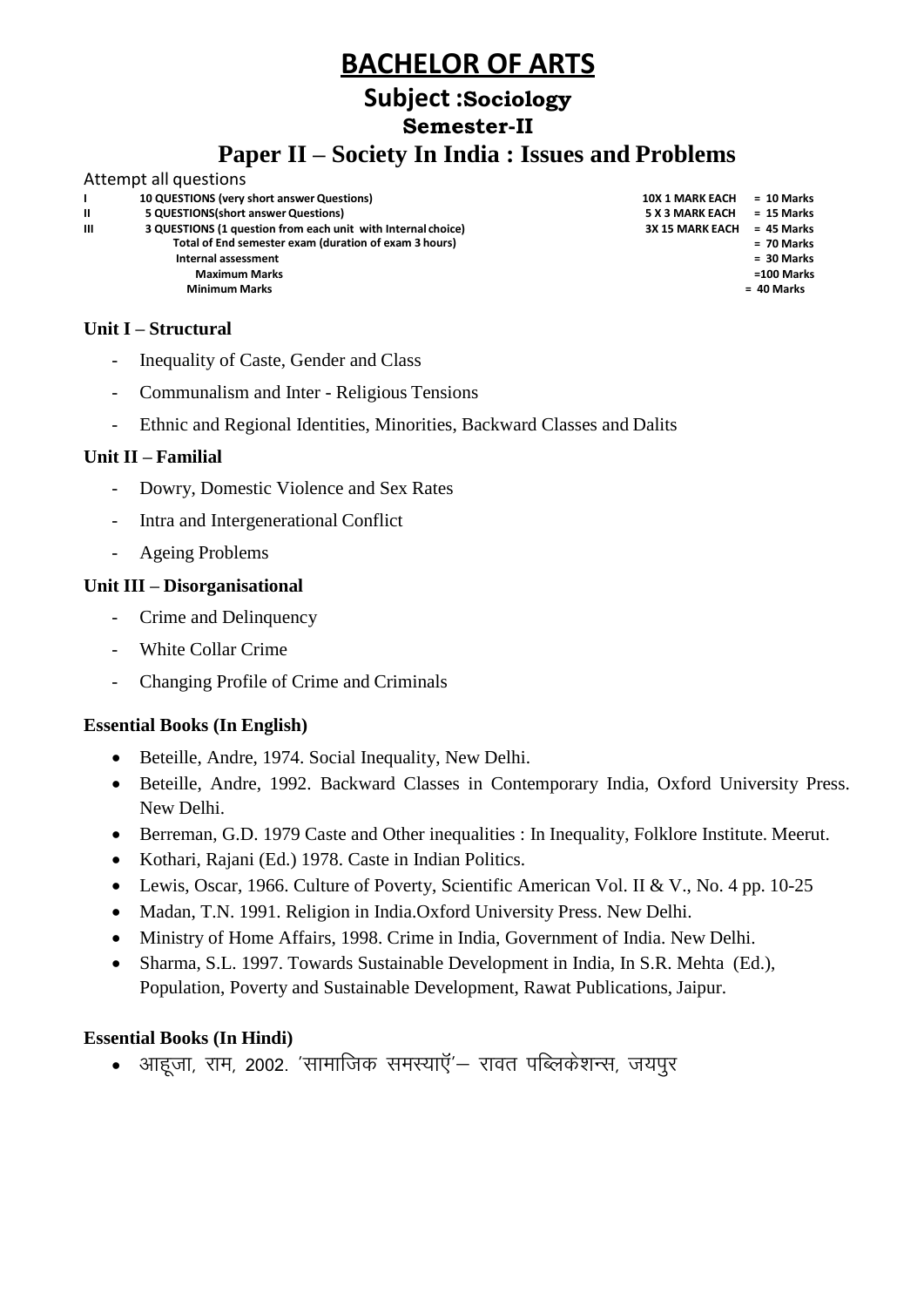### **Subject :Sociology**

**Semester – III**

### **Paper I– Foundation of Social Research**

|   | Attempt all questions                                        |                        |              |
|---|--------------------------------------------------------------|------------------------|--------------|
|   | 10 QUESTIONS (very short answer Questions)                   | <b>10X 1 MARK EACH</b> | = 10 Marks   |
| п | 5 QUESTIONS (short answer Questions)                         | 5 X 3 MARK EACH        | = 15 Marks   |
| Ш | 3 QUESTIONS (1 question from each unit with Internal choice) | <b>3X 15 MARK EACH</b> | $= 45$ Marks |
|   | Total of End semester exam (duration of exam 3 hours)        |                        | = 70 Marks   |
|   | Internal assessment                                          |                        | $= 30$ Marks |
|   | <b>Maximum Marks</b>                                         |                        | $=100$ Marks |
|   | <b>Minimum Marks</b>                                         |                        | = 40 Marks   |
|   |                                                              |                        |              |

#### **Unit I –Scientific Study of Social phenomena**

- Scientific Method and Social Research : Meaning and Process
- Types of Research, Hypothesis Sources And Types
- Objectivity and subjectivity in social science

#### **Unit II – Techniques of Data Collection :**

- Observation : Meaning, Participant and Non-participant Observation
- Sampling : Meaning and Types
- Questionnaire :Meaning, Types and Characteristics
- Interview Schedule : Meaning, Types and Process
- Case Study

#### **Unit III –Classification and presentation of data**

- Primary and secondary sources of data
- Tables, graphs, measures of central tendency Mean, Mode, Median

#### **Essential Books (In English)**

- Bajaj and Gupta, 1972, Elements of Statistics, R. Chand and Co., New Delhi.
- Beteille, Andre and T.N. Madan. 1975. Encounter and Experience : Personal Accounts of Fieldwork, Vikas Publishing House, New Delhi.
- Bryman, Alan, 1988. Quality and Quantity in Social Research,Unwin Hyman, London.
- Garett, Henry, 1981. Statistics in Psychology and Education David Mackey, Indian Publication Mrs. A.F. Sheikh For Vakils, Tenth Reprint, Mumbai.
- Jayaram, N., 1989. Sociology : Methods and Theory, Macmllian, Chennai.
- Kothari, C.R., 1989. Research Methodology : Methods and Techniques, Wiley Eastern, Bangalore.
- Punch, Keith, 1986 Introduction to Social Research, Sage, London.
- Shipman, Martin, 1988 The Limitations of Social Research, Sage, London.
- Srinivas, M.N. and A.M. Shah 1979. Fieldworker and The Field, Oxford, Delhi.
- Young, P.V. 1988, Scientific Social Surveys and Research, Prentic Hall, New Delhi.

#### **Essential Books (In Hindi)**

 $\bullet$  आहजा, राम, 2003. 'सामाजिक सर्वेक्षण एवं अनुसंधान',— रावत पब्लिकेशन्स, जयपुर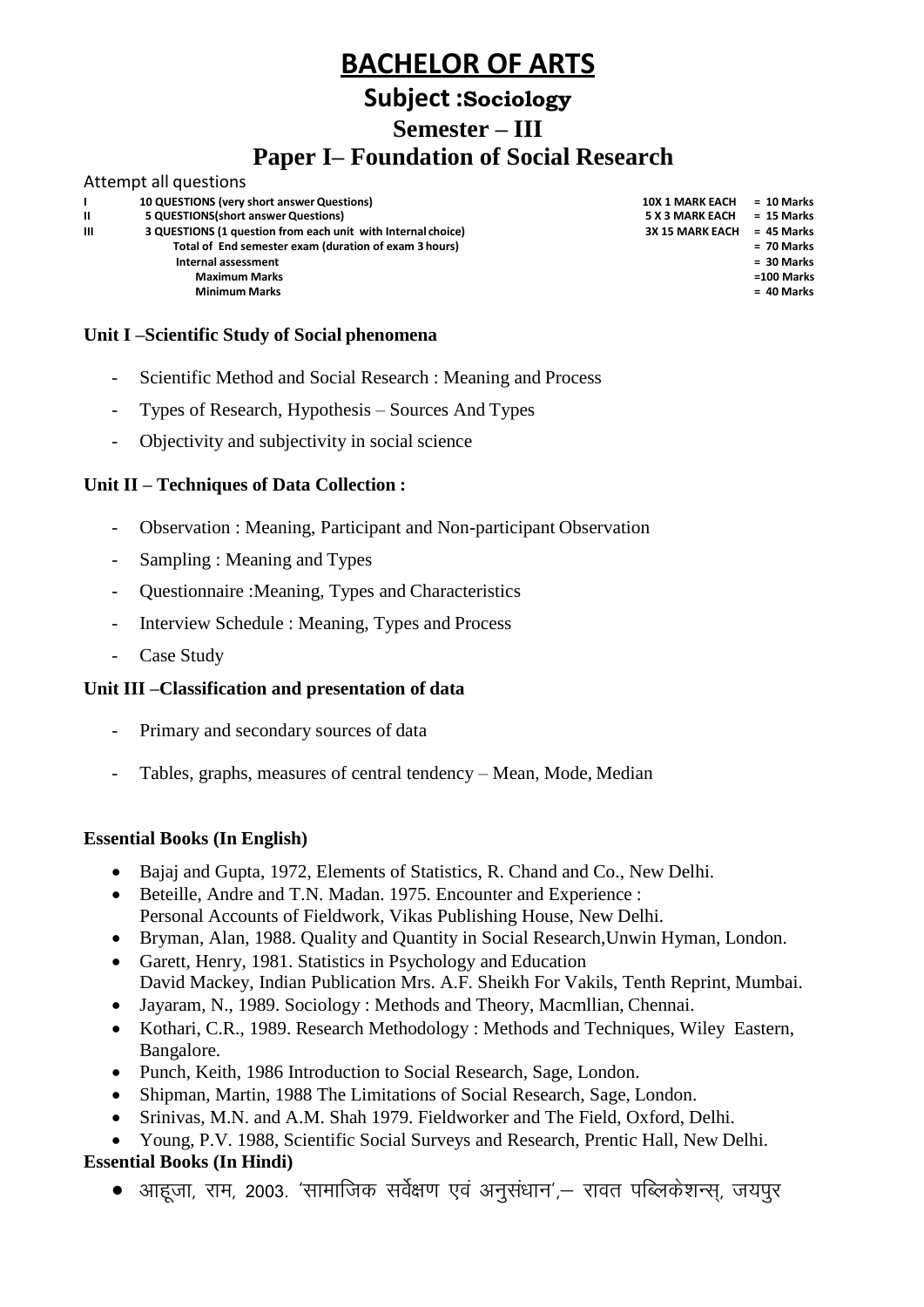### **Subject :Sociology**

**Semester – III**

### **Paper II – Rural Sociology**

#### Attempt all questions

|              | 10 QUESTIONS (very short answer Questions)                   | <b>10X 1 MARK EACH</b> | = 10 Marks   |
|--------------|--------------------------------------------------------------|------------------------|--------------|
| $\mathbf{u}$ | 5 QUESTIONS (short answer Questions)                         | 5 X 3 MARK EACH        | = 15 Marks   |
| Ш            | 3 QUESTIONS (1 question from each unit with Internal choice) | <b>3X 15 MARK EACH</b> | $= 45$ Marks |
|              | Total of End semester exam (duration of exam 3 hours)        |                        | $= 70$ Marks |
|              | Internal assessment                                          |                        | $= 30$ Marks |
|              | <b>Maximum Marks</b>                                         |                        | $=100$ Marks |
|              | <b>Minimum Marks</b>                                         |                        | $= 40$ Marks |
|              |                                                              |                        |              |

#### **Unit I –Introduction to Rural Sociology**

- Meaning, Significance and Subject Matter of Rural Sociology
- Approach to the Study of Rural Sociology
- Distinctive Characteristics of Rural Society.

#### **Unit II – Rural Phenomena**

- Production Relations and Rural Economy
- Jajmani system and changing labour market
- Rural Urban Continuum

#### **Unit III – Rural Social Structure**

- Caste, Class and Power
- Local governance of Rural Communities
- Rural social organisation : Formal and informal

#### **Essential Books (In English)**

- Desai, A.R., 1959. Rural Sociology India, Popular Prakashan, Mumbai.
- Desai, A.R., 1979. Rural India in Tradition, Popular Prakashan, Mumbai.
- Mukarjee, Ramakrishan and MukherjeeA.C., 1957. The Dynamicsof Rural Society, Berlin.

#### **Essential Books (In Hindi)**

- $\bullet$  देसाई, ए. आर., 2009.'भारतीय ग्रामीण समाजशास्त्र',– रावत पब्लिकेशन्स्, जयपूर
- दाहमा, ओ.पी., 2003. 'ग्रामीण समाजशास्त्र'– मध्यप्रदेश हिन्दी ग्रंथ अकादमी, भोपाल
- $\bullet$  दुबे, श्यामाचरण, 2004. 'भारतीय ग्राम'— वाणी प्रकाशन, नई दिल्ली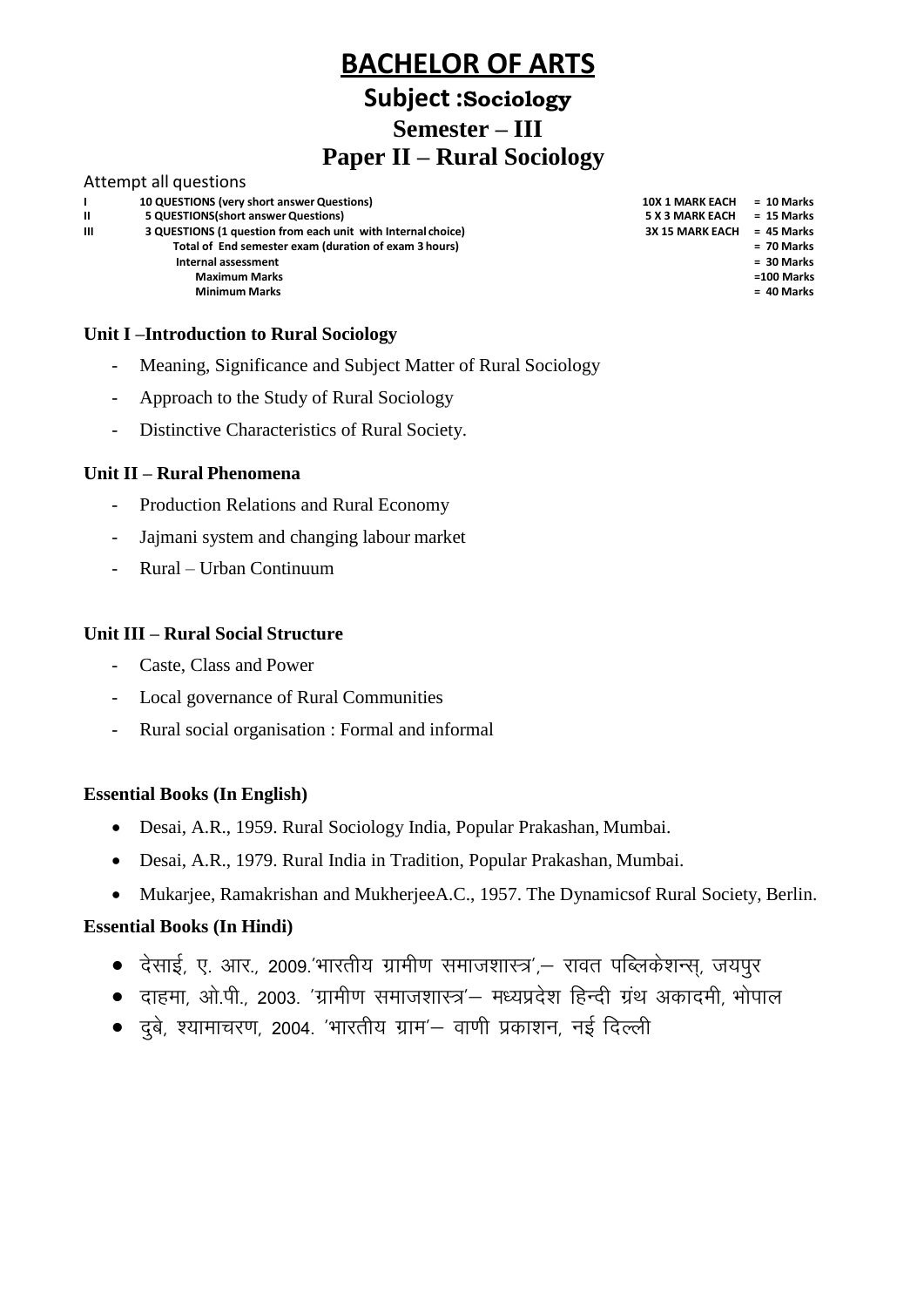## **Subject :Sociology**

**Semester – IV**

### **Paper I– Sociology of Tribal Society**

|              | Attempt all questions                                        |                        |              |
|--------------|--------------------------------------------------------------|------------------------|--------------|
|              | 10 QUESTIONS (very short answer Questions)                   | <b>10X 1 MARK EACH</b> | $= 10$ Marks |
| $\mathbf{u}$ | 5 QUESTIONS (short answer Questions)                         | <b>5 X 3 MARK EACH</b> | $= 15$ Marks |
| ш            | 3 QUESTIONS (1 question from each unit with Internal choice) | <b>3X 15 MARK EACH</b> | $= 45$ Marks |
|              | Total of End semester exam (duration of exam 3 hours)        |                        | $= 70$ Marks |
|              | Internal assessment                                          |                        | $= 30$ Marks |
|              | <b>Maximum Marks</b>                                         |                        | =100 Marks   |
|              | <b>Minimum Marks</b>                                         |                        | $= 40$ Marks |
|              |                                                              |                        |              |

#### **Unit I – The concept of Tribe : Tribe and Caste**

- Demographic Profile : Tribal Zones, Sex Ratio
- Classification of Tribal people<br>- Pastoralists. Peasants settled As
- Pastoralists, Peasants settled Agriculturist and artisans

#### **Unit II – Social Institutions**

- Family : Meaning and Forms
- Marriage : Meaning and Forms
- Kinship :Meaning and Forms

#### **Unit III – Challengesto Tribal life**

- Poverty , illiteracy, Indebtedness,
- Land Alienation, Agrarian Crises
- Tribal Social Movements

#### **Essential Books (In English)**

- Bose, N.K., 1967. Culture and Society in India, Publishing House, Asia.
- Desai, A.R., 1979. Peasant struggles in India, Oxford University Press, Bombay
- Dube, S.C., 1977. Tribal Heritage of India, Vikas, New Delhi.
- Haimendorf, Christoph von, 1982. Tribes of India, The Struggle for Survival, Oxford University Press, Bombay.
- Hasnain, N., 1983. Tribes in India,Harnam Publications, New Delhi.
- Rao, M.S.A., 1979. Social Movements in India, Manohar, Delhi.
- Raza, Moonis and A. Ahmad, 1990. An Atlas of Tribal Indian, Concept Publishing, Delhi.
- Sharma, Suresh, 1994. Tribal Indentity and Modern World, Sage, New Delhi.
- Singh, K.S., 1972. Tribal Situation in India, Indian Institute of Advanced Study, Himachal Pradesh, Shimla.
- Singh, K.S., 1985. Tribal Society, Manohar, Delhi.

#### **Essential Books (In Hindi)**

• मजुमदार व मदान, 2003. 'सामाजिक मानवशास्त्र परिचय'– मयूर पेपरबैग्स, नोयडा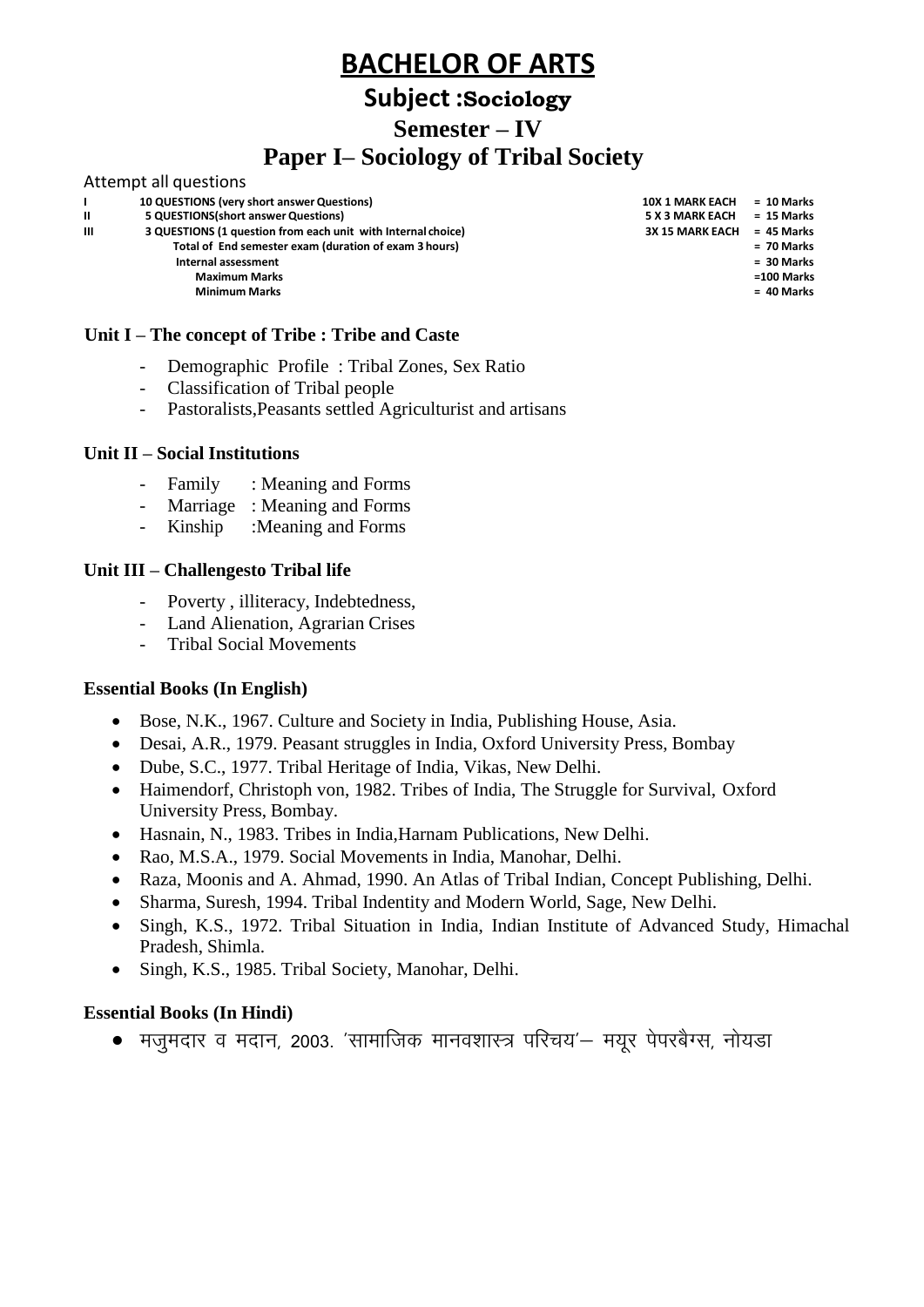### **Subject :Sociology**

**Semester – IV**

## **Paper II– Classical Sociological Thought**

#### Attempt all questions **I II 10 QUESTIONS (very short answerQuestions) 5 QUESTIONS(short answer Questions) III 3 QUESTIONS (1 question from each unit with Internal choice) Total of End semester exam (duration of exam 3 hours) Internal assessment Maximum Marks**

**10X 1 MARK EACH = 10 Marks 5 X 3 MARK EACH = 15 Marks 3X 15 MARK EACH = 45 Marks = 70 Marks = 30 Marks =100 Marks**

### **Unit I – Karl Marx (1818-1883)**

- Dialectical and Historical Materialism
- Theory of Class Struggle

**Minimum Marks = 40 Marks**

- Theory of Surplus Value and Alienation

#### **Unit II – Emile Durkheim (1858-1917)**

- Social Fact : Meaning and Characteristics
- Mechanical Solidarity and Organic Solidarity
- Suicide : Egoistic, Altruistic and Anomie Suicide

#### **Unit III – Max Weber (1864-1920)**

- Social Action : Meaning and Types
- Authority : Charismatic, Legal and Traditional Authority
- Bureaucracy : Meaning and Characteristics

#### **Essential Books (In English)**

- Original Works of Scholars
- Coser : Masters of Sociological Thought
- International Encyclopedia of the Social Science. Articles on Marx, Weber and Durkheim
- Gerth and Mills : Essays on Max Weber
- Gurvitch and Moore : Twentieth Century Sociology.

#### **Essential Books (In Hindi)**

 $\bullet$  दोषी, एस. एल. व जैन, पी.सी. 1999. 'सामाजिक विचारक' — रावत पब्लिकेशन्स, जयपुर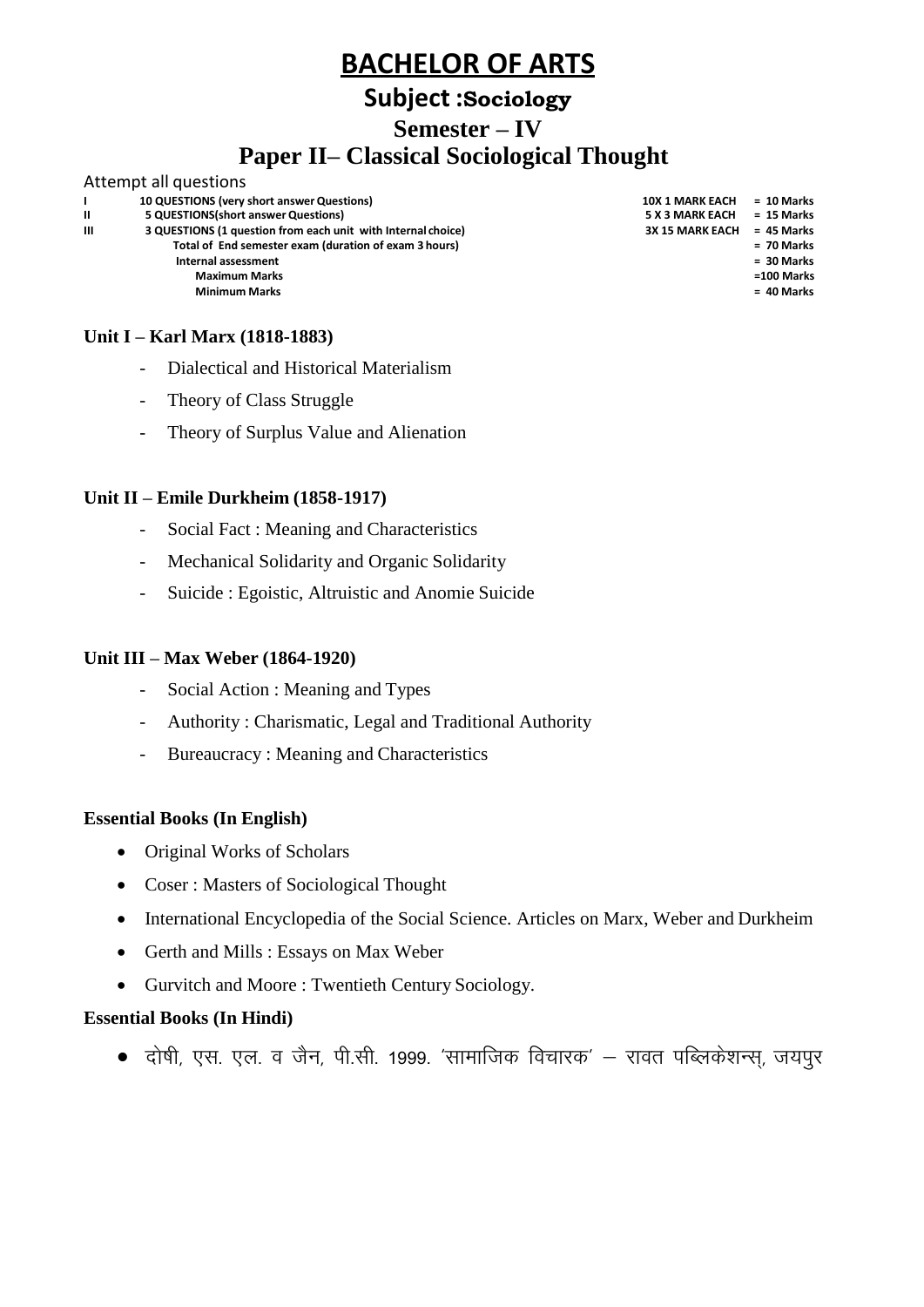### **Subject :Sociology**

### **Semester – V**

## **Paper I– Urban Sociology**

|   | Attempt all questions                                        |                        |              |
|---|--------------------------------------------------------------|------------------------|--------------|
| L | 10 QUESTIONS (very short answer Questions)                   | <b>10X 1 MARK EACH</b> | $= 10$ Marks |
| Ш | 5 QUESTIONS (short answer Questions)                         | <b>5 X 3 MARK EACH</b> | $= 15$ Marks |
| Ш | 3 QUESTIONS (1 question from each unit with Internal choice) | <b>3X 15 MARK EACH</b> | $= 45$ Marks |
|   | Total of End semester exam (duration of exam 3 hours)        |                        | $= 70$ Marks |
|   | Internal assessment                                          |                        | $= 30$ Marks |
|   | <b>Maximum Marks</b>                                         |                        | =100 Marks   |
|   | <b>Minimum Marks</b>                                         |                        | $= 40$ Marks |
|   |                                                              |                        |              |

#### **Unit I – Understanding Urban Sociology**

- Meaning, Scope, Significance and Subject Matter of Urban Sociology
- Characteristics of Urban Society
- Social Stratification and Urban Life.

#### **Unit II – Urban World in Classical Sociological Traditions**

- Ideas of Tonnies on Urban Systems.
- Conceptual plurality in Urban Sociology : Urbanism, Rurbanism, Urbanity
- Over crowdization, De –Urbanization

#### **Unit III – Problems of Urban Life :**

- Housing, Slums, Poverty
- Transport and Environmental pollution
- Globalisation and the City

#### **Essential Books (In English)**

- Worth,Colling,J.B., 1972. Problems of Urban Society, Vol 2, George and Unwin Ltd.
- Paddison Ronnan, 2001. Hardbook of Urban Studies, Sage, India, New Delhi.
- Peter Saunders, 1981. Social Theory and Urban Question, Hutchinson.
- Bhardwaj, R.K., 1974. Urban Development in India, National Publishing House, New Delhi.
- Hansen,T.B., 2001. Urban Violence in India : Identity, Mumbai and the Post Colonial City : Permanent Block, New Delhi.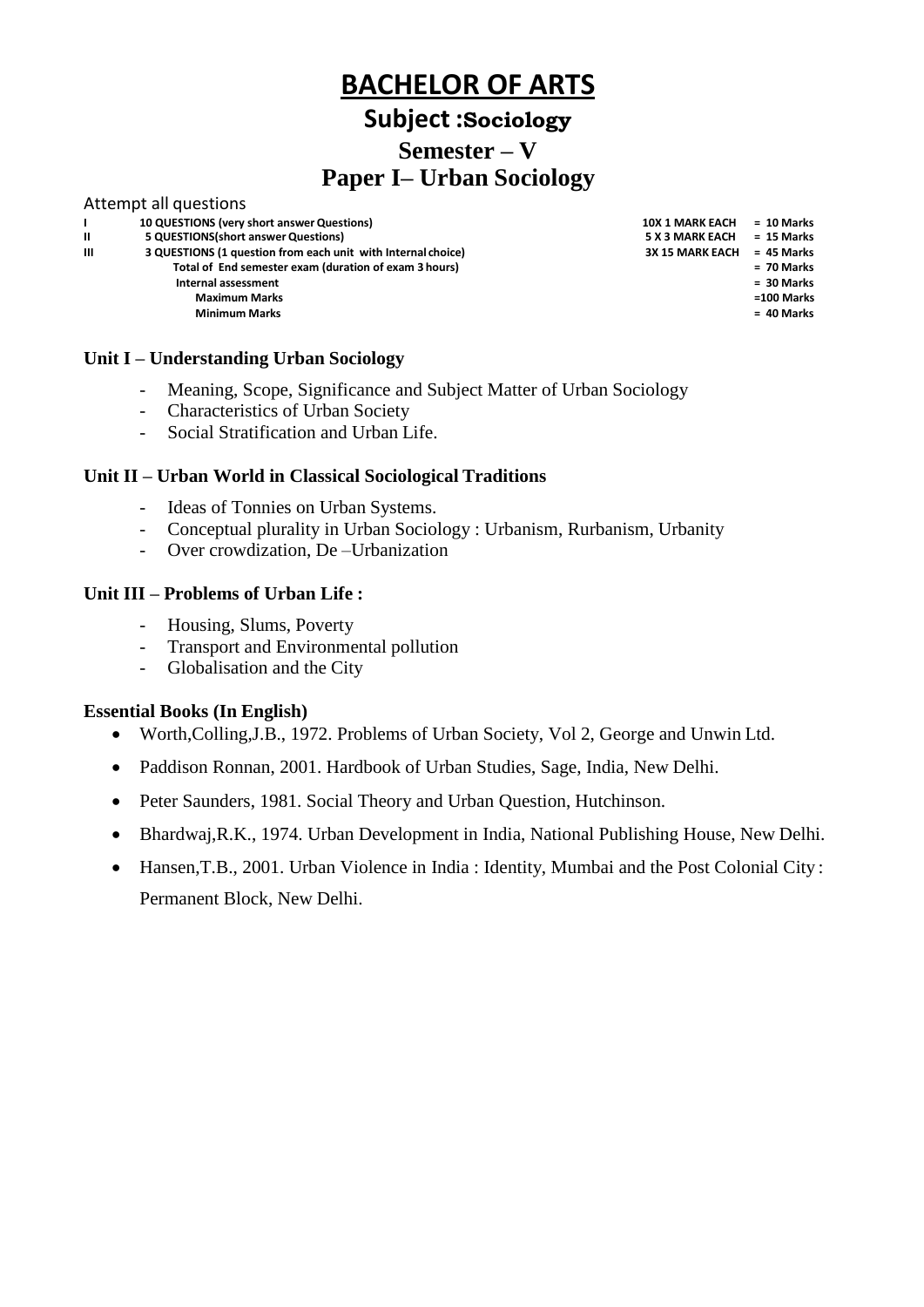### **Subject :Sociology**

### **Semester – V**

### **Paper II– Indian Sociological Thought**

|              | Attempt all questions                                        |                        |              |
|--------------|--------------------------------------------------------------|------------------------|--------------|
|              | 10 QUESTIONS (very short answer Questions)                   | <b>10X 1 MARK EACH</b> | $= 10$ Marks |
| $\mathbf{u}$ | 5 QUESTIONS (short answer Questions)                         | <b>5 X 3 MARK EACH</b> | = 15 Marks   |
| Ш            | 3 QUESTIONS (1 question from each unit with Internal choice) | <b>3X 15 MARK EACH</b> | = 45 Marks   |
|              | Total of End semester exam (duration of exam 3 hours)        |                        | $= 70$ Marks |
|              | Internal assessment                                          |                        | = 30 Marks   |
|              | <b>Maximum Marks</b>                                         |                        | =100 Marks   |
|              | <b>Minimum Marks</b>                                         |                        | $= 40$ Marks |
|              |                                                              |                        |              |

#### **Unit I – G.S. Ghurye (1893-1983)**

- Caste, Class in India
- Views on Social Tension
- Views on Schedule Tribes

#### **Unit II – D.P. Mukherji (1894-1962)**

- Dialectics of Traditions
- Development of Art and Literature
- Neo Humanism

#### **Unit III – A.R. Desai (1915-1994)**

- Views of Nationalism
- Views on Rural Sociology
- Path of Development

#### **Essential Books (In English)**

- Original Works of Scholars
- Nagala, B.K., 2013 Indian Sociological Thought (II Ed.), Rawat Publications, Jaipur.

- दोषी, एस. एल., 2010 भारतीय सामाजिक विचारक' रावत पब्लिकेशन्स, जयपूर
- दोषी, एस. एल. व जैन, पी.सी. 2001, 'प्रमुख समाजशास्त्रीय विचारक' रावत पब्लिकेशन्स, जयपुर
- शर्मा, के.एल., 2011 'सामाजिक विचारक' रावत पब्लिकेशन्स, जयपूर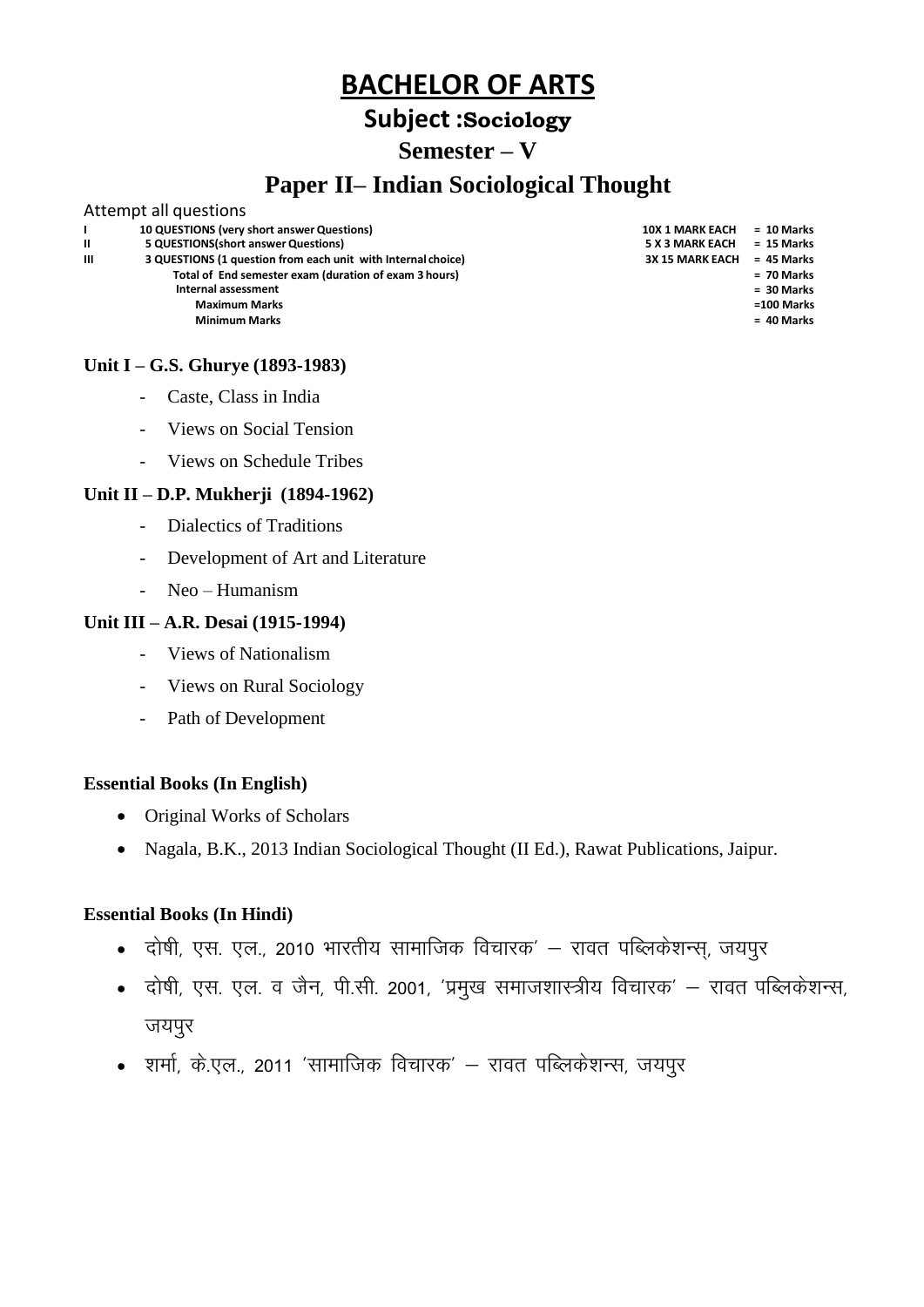# **Subject :Sociology**

**Semester – VI**

# **Paper I– Industrial Sociology**

#### Attempt all questions

| L | 10 QUESTIONS (very short answer Questions)                   | <b>10X 1 MARK EACH</b> | $= 10$ Marks |
|---|--------------------------------------------------------------|------------------------|--------------|
| Ш | 5 QUESTIONS (short answer Questions)                         | <b>5 X 3 MARK EACH</b> | = 15 Marks   |
| ш | 3 QUESTIONS (1 question from each unit with Internal choice) | <b>3X 15 MARK EACH</b> | $= 45$ Marks |
|   | Total of End semester exam (duration of exam 3 hours)        |                        | $= 70$ Marks |
|   | Internal assessment                                          |                        | $= 30$ Marks |
|   | <b>Maximum Marks</b>                                         |                        | =100 Marks   |
|   | <b>Minimum Marks</b>                                         |                        | $= 40$ Marks |
|   |                                                              |                        |              |
|   |                                                              |                        |              |

#### **Unit I – Concepts**

- Industrial Sociology : Meaning, Significance and Subject Matter
- Industrial Development and Globalization
- Industrial Organization

#### **Unit II – Labours relations**

- Organizational Process of Industrial Work
- Worker, Supervisor and Authority Relations
- Labour Characteristics

#### **Unit III – Labour management relations**

- An Overview of Industrial and Labour relations
- Conciliation, Collective Bargaining
- Adjudication

#### **Essential Books (In English)**

- Aaron, Raymond, 1967 (1982 reprint) Main current in Sociological Thought (2 Volumes) Harmondsworth, Middlesex', Penguin Books.
- Barnes. H.E. 1959, Introduction to the History of Sociology, The University of Chicago Press.Chicago.
- Coser, Lewis A 1979 Masters of Sociological Thought. Harcourt Brace Jovanovich. NewYork.
- Fletcher, Ronald, 1994. The Making of Sociology (2 Volumes) Rawat Publications,Jaipur.
- Morrison, Ken. 1995, Marx., Durkheim, Weber : Formation of Modern Social Thought Sage. London.
- Ritzer, George. 1996 Sociological Theory. Tata McGraw Hill., New Delhi.
- Singh. Yogendra 1986, Indian Sociology : Social Conditioning and Emerging Trends, Vistaar, New Delhi.
- Zeitlin, Irving. 1998, (Indian edition), Rehinking Sociology : A Critique of Contemporary Theory, : Rawat Publications, Jaipur.
- Singh, Narendra, 2012, Industrial Sociology. Rawat Publications, Jaipur.

#### **Essential Books (In English)**

• झा. विश्वनाथ. 2012 'औद्यौगिक समाजशास्त्र' — रावत पब्लिकेशन्स'. जयपर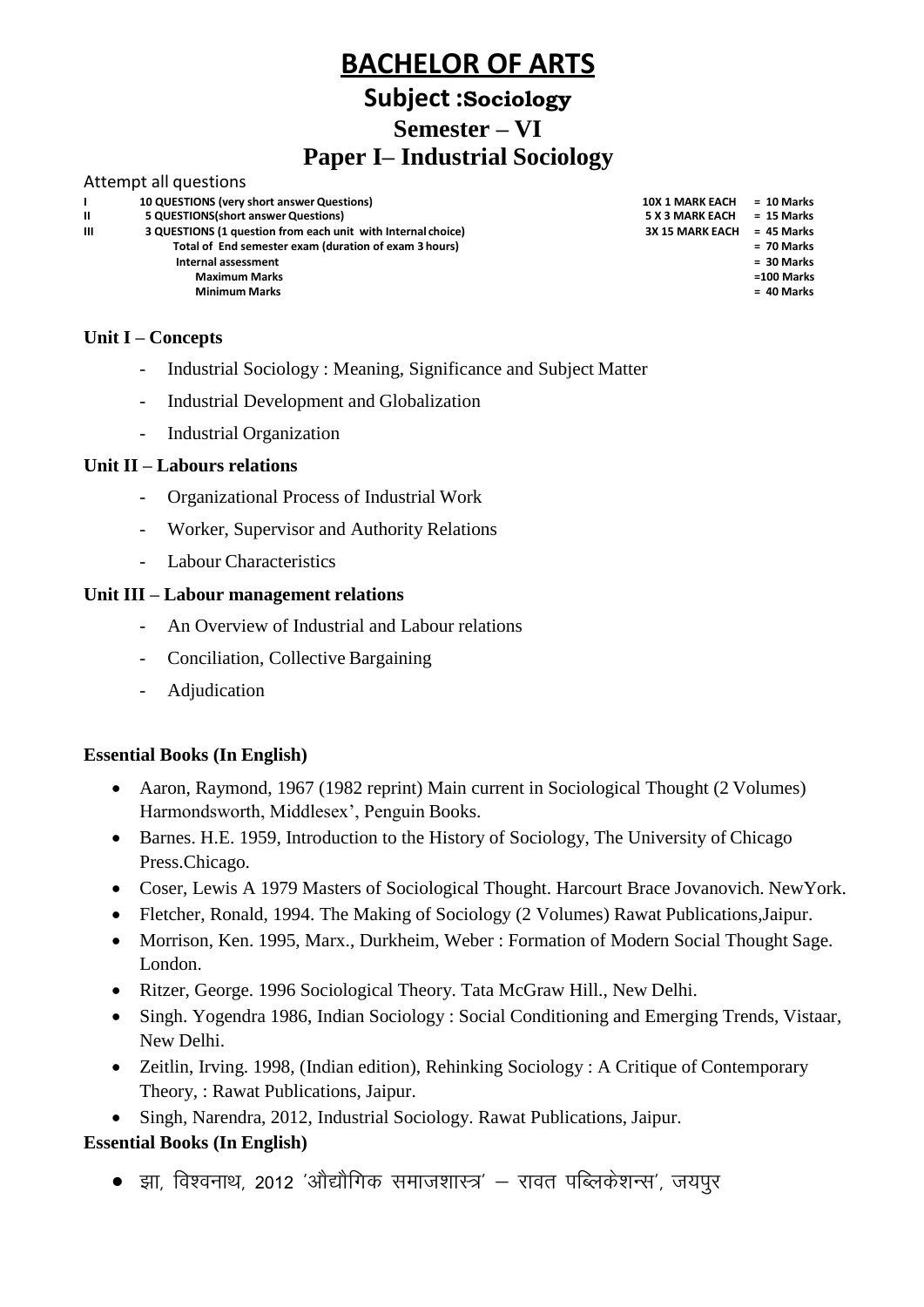### **Subject :Sociology**

### **Semester – VI**

### **Paper II – Modern Sociological Thought**

#### Attempt all questions **I II 10 QUESTIONS (very short answerQuestions) 5 QUESTIONS(short answer Questions) 10X 1 MARK EACH 5 X 3 MARK EACH = 10 Marks = 15 Marks III 3 QUESTIONS (1 question from each unit with Internal choice) Total of End semester exam (duration of exam 3 hours) 3X 15 MARK EACH = 45 Marks = 70 Marks Internal assessment Maximum Marks = 30 Marks =100 Marks Minimum Marks = 40 Marks**

#### **Unit I – Jurgen Habermas (1929)**

- Neo Marxism
- Legitimation crisis,
- Communicative Action

#### **Unit II – Erving Goffman(1922-1982)**

- **Interactionism**
- Dramaturgical Analysis
- Frame Analysis

#### **Unit III – Anthony Giddens (1938)**

- Theory of Structuration
- Analysis of Modernity
- Structure and Agency

#### **Essential Books (In English)**

- Original Works of Scholars
- Coser : Masters of Sociological Thought
- Gurvitch and Moore, 1945. Twentieth Century Sociology.
- Bendix, Reinhard, Hindi Translation by K.N. Sharma, Max Weber : An Intellectual Portait.
- Singh, Baljeet, 1955. Frontiers of Social Science, Macmillan, Delhi.
- Adams, Bert. N. and Sydie, R.A., 2001. 'Sociological Theory', Vistaar Publications, New Delhi.

- दोषी, एस.एल., 2007. 'आधुनिक समाजशास्त्रीय विचारक' रावत पब्लिकेशन्स, जयपूर
- दोषी, एस.एल., 2005. 'आधुनिकता, उत्तर आधुनिकता एवं नव–समाजशास्त्रीय सिद्धांत', रावत पब्लिकेशन्स, जयपुर
- गिडेन्स, ऐन्थनी, 2008. 'समाजशास्त्रीय पद्धतियों के नए नियम'— ग्रन्थ शिल्पी, नईदिल्ली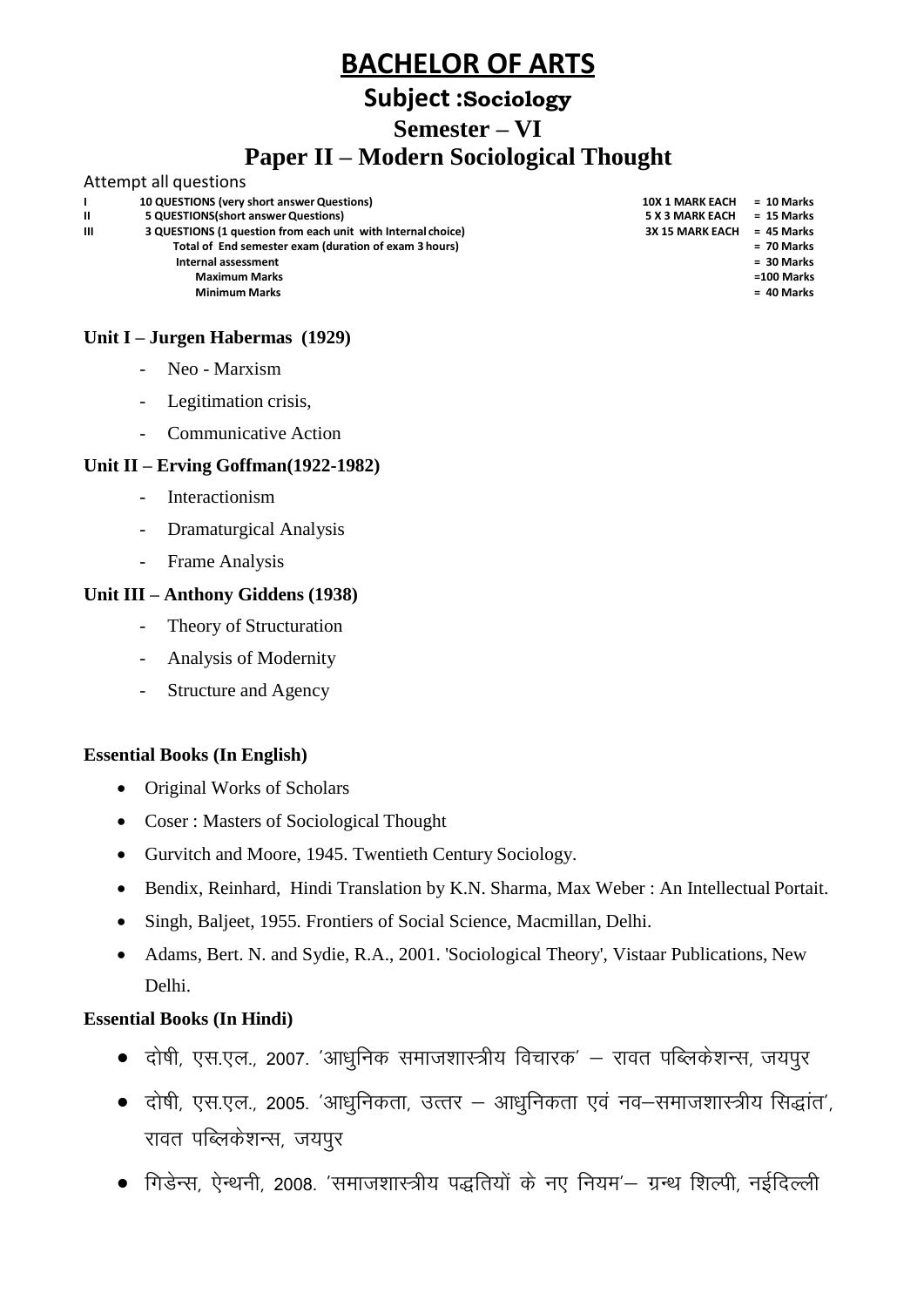### **Subject :Sociology**

**Semester-II**

### **Paper I– Basic Concepts In Sociology**

#### Attempt all questions

|              | 10 QUESTIONS (very short answer Questions)                   | <b>10X 1 MARK EACH</b> | $= 10 N$ |
|--------------|--------------------------------------------------------------|------------------------|----------|
| $\mathbf{I}$ | 5 QUESTIONS (short answer Questions)                         | <b>5 X 3 MARK EACH</b> | $= 15 N$ |
| Ш            | 3 QUESTIONS (1 question from each unit with Internal choice) | <b>3X 15 MARK EACH</b> | $= 45 N$ |
|              | Total of End semester exam (duration of exam 3 hours)        |                        | $= 70 N$ |
|              | Internal assessment                                          |                        | $= 30 N$ |
|              | <b>Maximum Marks</b>                                         |                        | $=100N$  |
|              | <b>Minimum Marks</b>                                         |                        | = 40 Ma  |
|              |                                                              |                        |          |
|              |                                                              |                        |          |

#### **Unit II – Social Patterns**

- Social Norms: Meaning, Characteristics and Types
- Social Values : Meaning and Characteristics
- Social Processes : Associative and Dissociative

#### **= 10 Marks = 15 Marks 3X 15 MARK EACH = 45 Marks = 70 Marks = 30 Marks =100 Marks = 40 Marks**

# **BACHELOR OF ARTS**

### **Subject :Sociology Semester-II**

## **Paper II – Society In India : Issues and Problems**

#### Attempt all questions

| L | 10 QUESTIONS (very short answer Questions)                   | <b>10X 1 MARK EACH</b> | = 10 Marks   |
|---|--------------------------------------------------------------|------------------------|--------------|
| Ш | 5 QUESTIONS (short answer Questions)                         | <b>5 X 3 MARK EACH</b> | = 15 Marks   |
| ш | 3 QUESTIONS (1 question from each unit with Internal choice) | <b>3X 15 MARK EACH</b> | = 45 Marks   |
|   | Total of End semester exam (duration of exam 3 hours)        |                        | $= 70$ Marks |
|   | Internal assessment                                          |                        | $= 30$ Marks |
|   | <b>Maximum Marks</b>                                         |                        | =100 Marks   |
|   | <b>Minimum Marks</b>                                         |                        | = 40 Marks   |
|   |                                                              |                        |              |
|   |                                                              |                        |              |

### **Unit II – Familial**

- Dowry, Domestic Violence and Sex Rates
- Intra and Intergenerational Conflict
- Ageing Problems